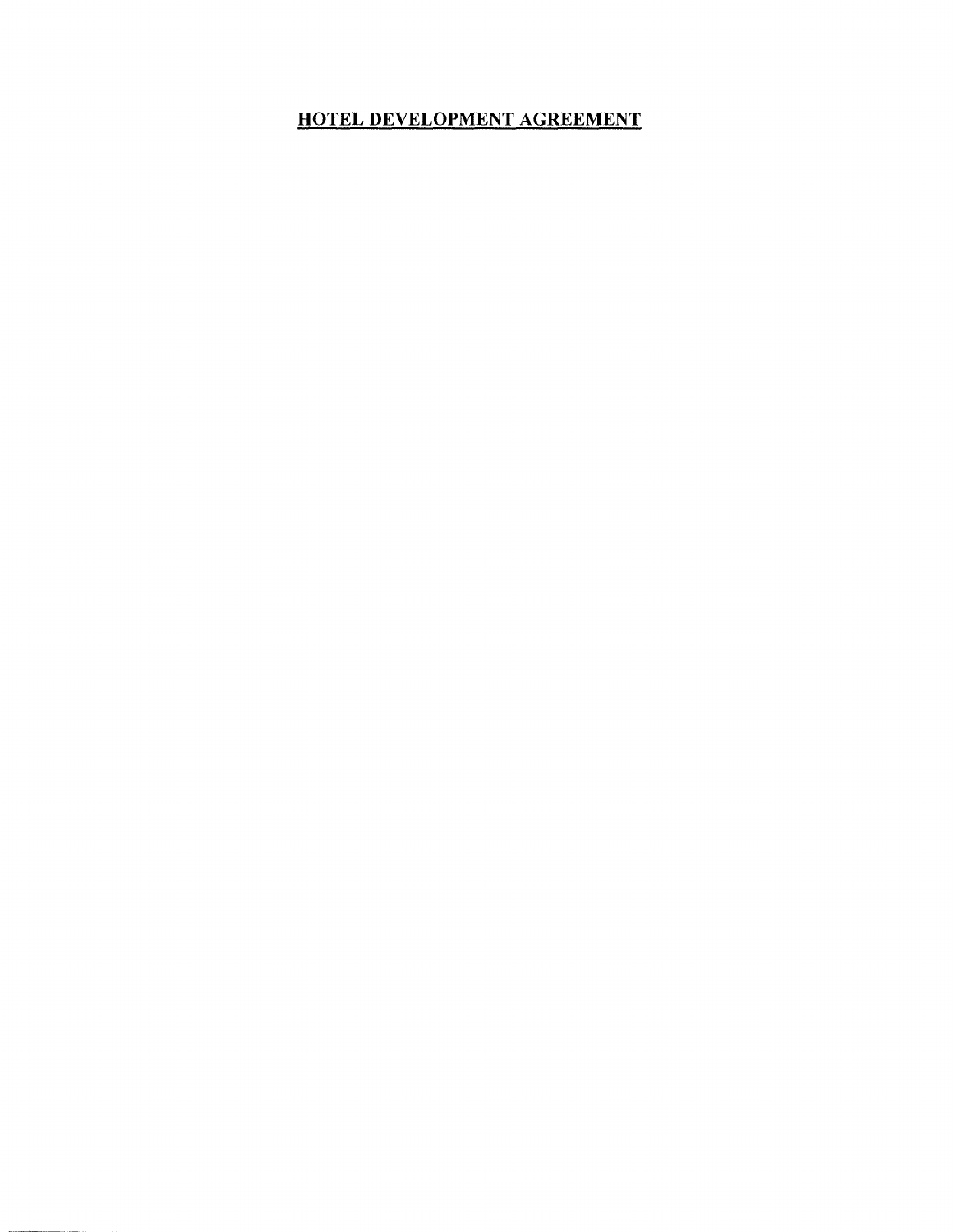## **EXHIBITS**

A. PARCELS COMPRISING HOTEL SITE AND GARAGE SITE

 $\sim$ 

- B. HOTEL DESCRIPTION
- C. HOTEL RENDERING
- D. INSURANCE REQUIREMENTS
- E. EXPANSION PARCEL
- F. SITE CONCEPT

 $\sim$   $\sim$ 

 $\sim$   $\mu$  .

 $\mathcal{A}^{\mathcal{A}}$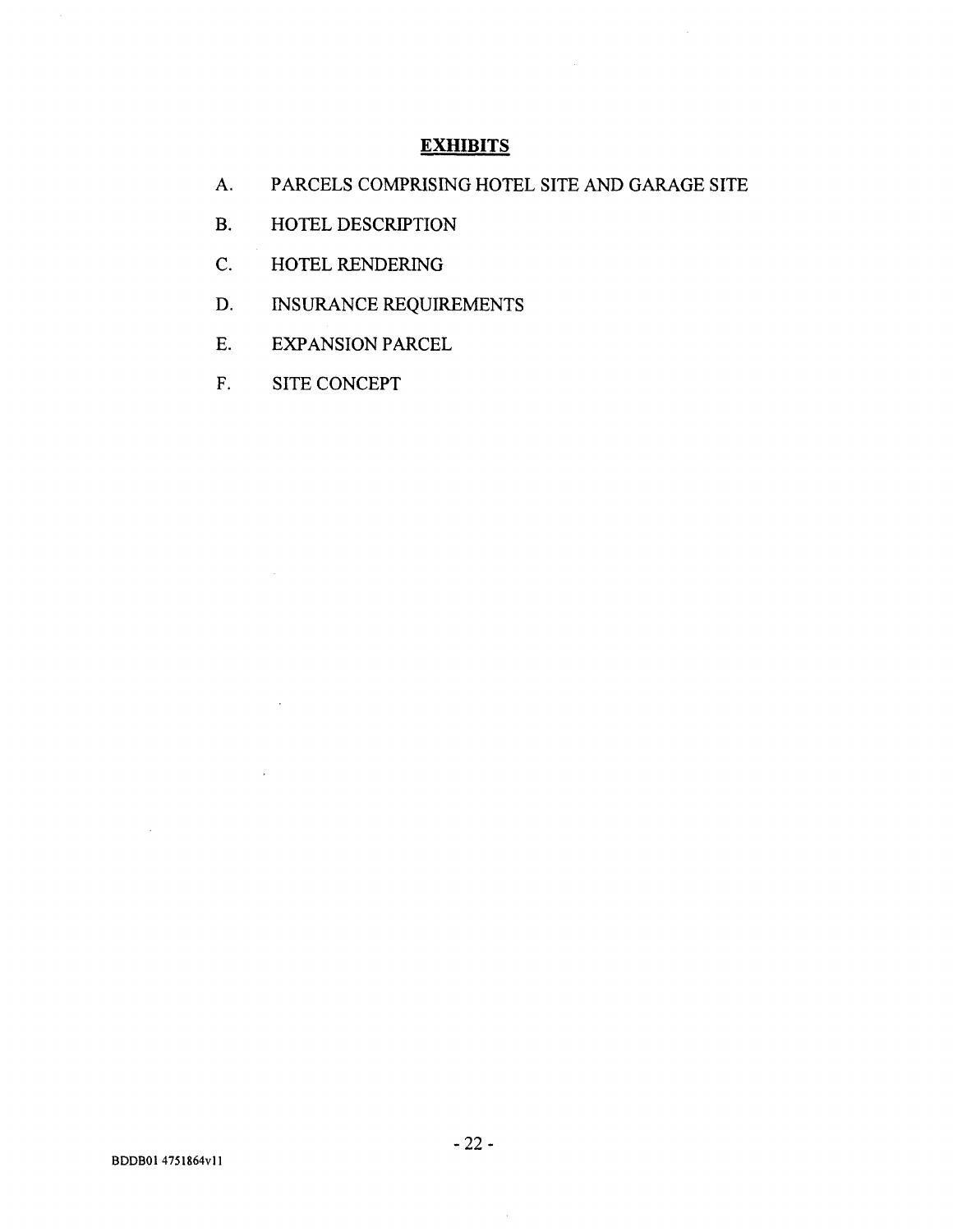## **EXHIBIT A**

### I. Parcels Comprising Hotel Site

The City has acquired all parcels comprising the Hotel Site, as outlined on the attached Site Concept. An actual legal description will be prepared and delivered prior to September 1, 2007.

II. Parcels comprising the Garage Site

**Except** for the **land owned** by Lincoln **National Corporation** ("LNC") and **covered** by the **Parking Agreement between** LNC and the City, the City **has acquired all parcels comprising the Garage Site.**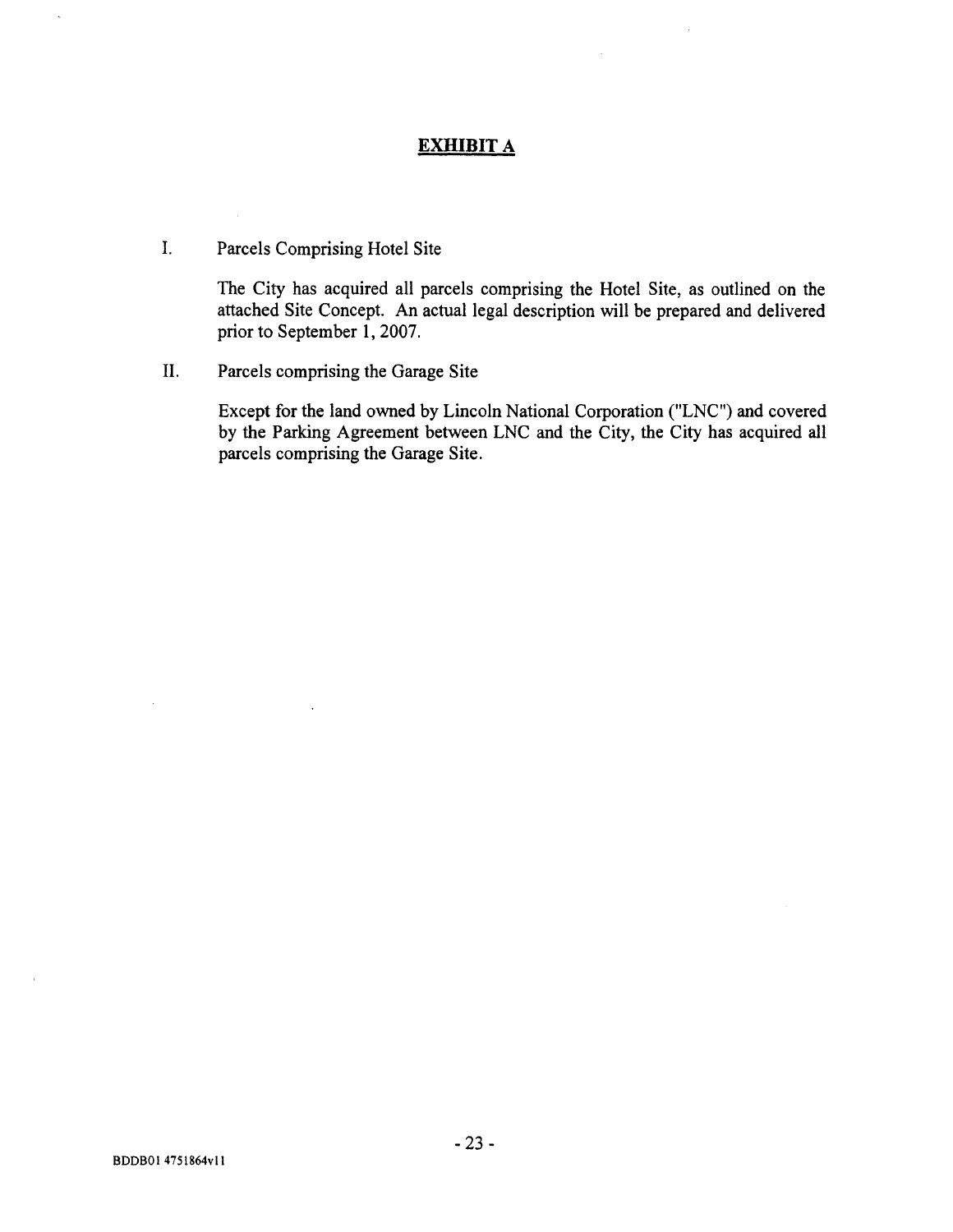# EXHIBIT B

#### **Hotel Description**

The Hotel shall be an "urban design" Courtyard by Marriott or comparable national brand and shall contain at a minimum the following elements and amenities:

**Two hundred** fifty (**250) rooms;**

**Meeting space of at least 3500 square feet in one or more rooms;**

Casual sports themed restaurant/bar;

**A restaurant**/**coffee shop serving three meals each day;**

**Indoor pool and exercise facility;**

**Room service during restaurant hours; and**

**Kitchen, laundry, support and maintenance facilities appropriate to a the Hotel.**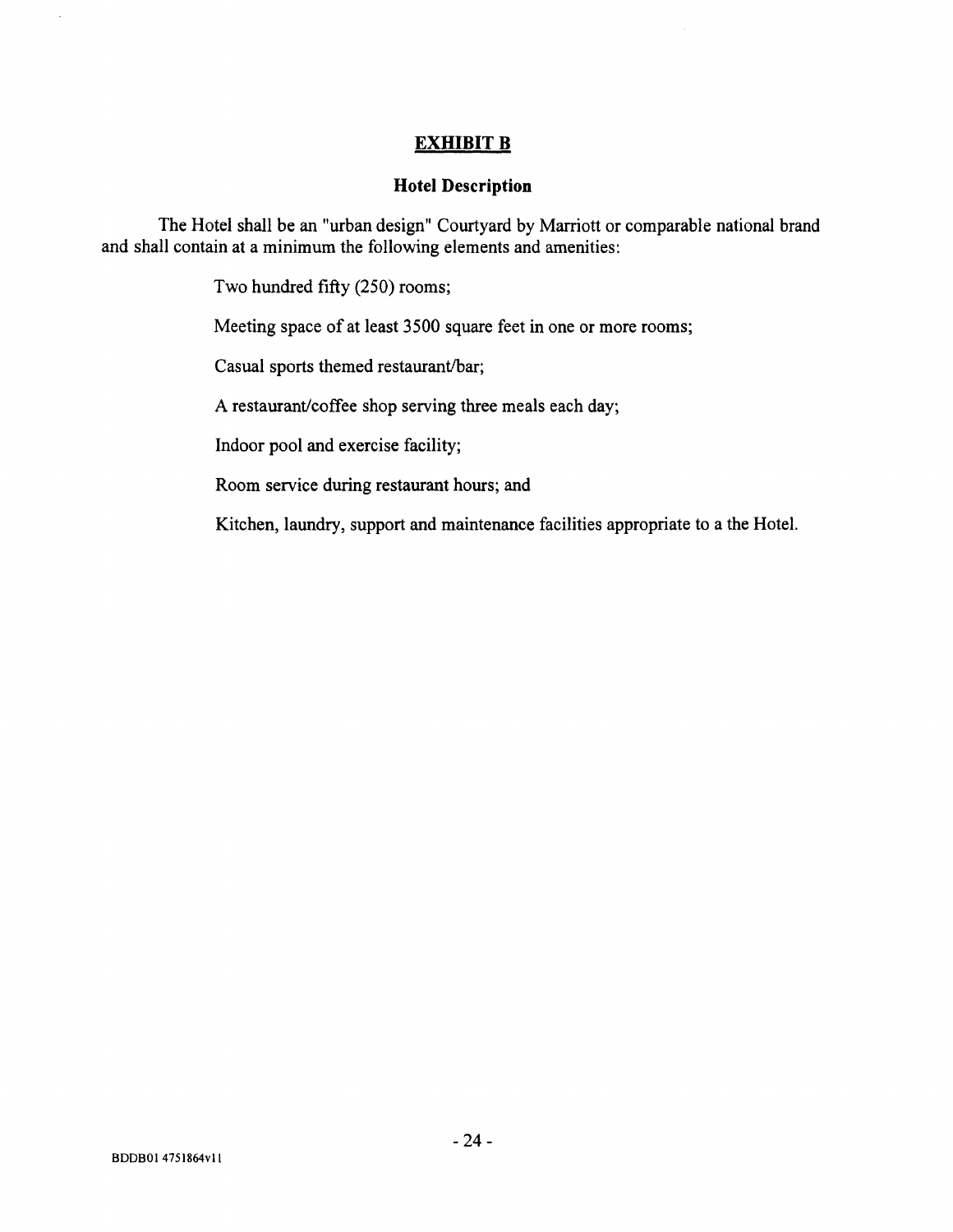#### **EXHIBIT C**

# HOTEL RENDERING

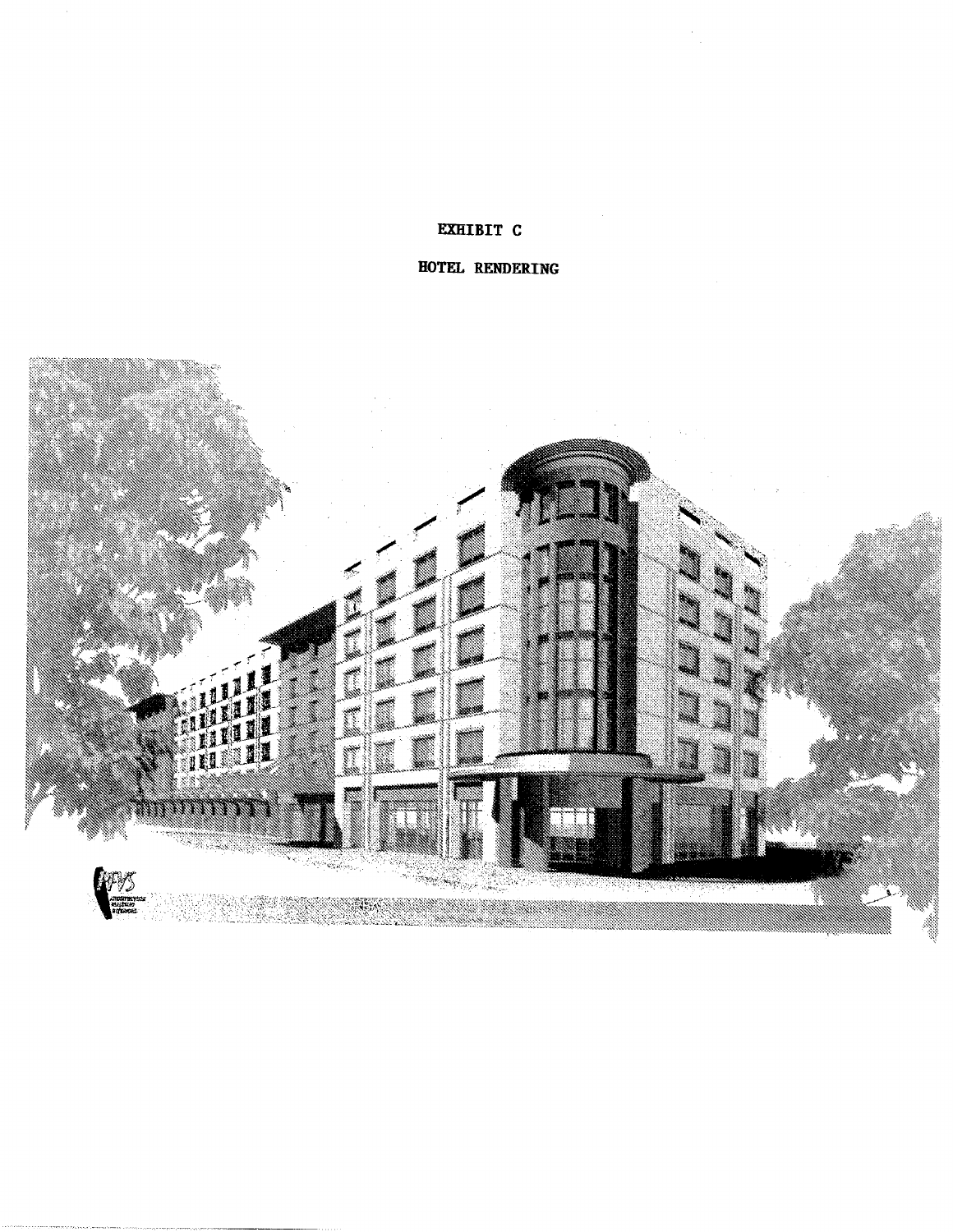# **EXHIBIT D**

#### **INDEMNIFICATION AND INSURANCE REQUIREMENTS FOR THE HOTEL DEVELOPMENT AGREEMENT**

### **1. HOLD HARMLESS AND INDEMNIFICATION CLAUSE**

The Developer **shall indemnify and hold harmless** the City of Fort Wayne, and the Fort Wayne **Redevelopment Commission**, **their agents and employees** from and **against all claims**, **damages, losses and expenses including attorneys**' **fees, arising** out of or **resulting** from the performance of the **Hotel Development Agreement** provided **that such claim, damage** , **loss or expense** ( **1) is attributable to personal** injury, bodily injury, **sickness, disease or death**, or to injury **to or destruction** of property, **including the loss of use resulting therefrom**, **and/or breach** of the **Hotel Development Agreement and (2) is not** caused by **the negligent act or omission** or willful **misconduct** of the City of Fort Wayne, the Fort Wayne **Redevelopment Commission or their employees acting within the scope** of their **employment.**

#### **II. INSURANCE**

**Prior to commencing work**, **the Developer and all Contractors and/or subcontractors shall obtain at their own cost and expense the following types of insurance through insurance companies licensed in the State of Indiana** . **Insurance written by non**-**admitted carriers will also be considered acceptable**, **in accordance with Indiana Insurance Law. Workers' Compensation written through qualified group self-insurance programs in accordance** with Indiana law will also be acceptable. The Developer shall not commence work under **this Hotel Development Agreement until all insurance required under the Hotel Development Agreement has been obtained and until Certificates of Insurance are submitted to and approved by the City's Risk Management Division** , **at the addresses** listed at the end of this Exhibit. The Developer shall not allow any Contractor and/or **subcontractor to commence work until the insurance required of such Contractor or subcontractor in this section has been obtained.**

**Without limiting Developer**'**s indemnification requirements**, **it is agreed that Developer shall maintain in force for the entire term of this Hotel Development Agreement the following policy or policies of insurance covering its operations**, **and require all Contractors and/or subcontractors to procure and maintain these same policies until final acceptance of the work by the City of Fort Wayne and Fort Wayne Redevelopment Commission.**

#### **A. DEVELOPER FOR ENTIRE TERM OF HOTEL DEVELOPMENT AGREEMENT:**

**1. COMMERCIAL GENERAL LIABILITY** , **via the Occurrence Form, with a** minimum of \$1,000,000 Combined Single Limit for any one Occurrence and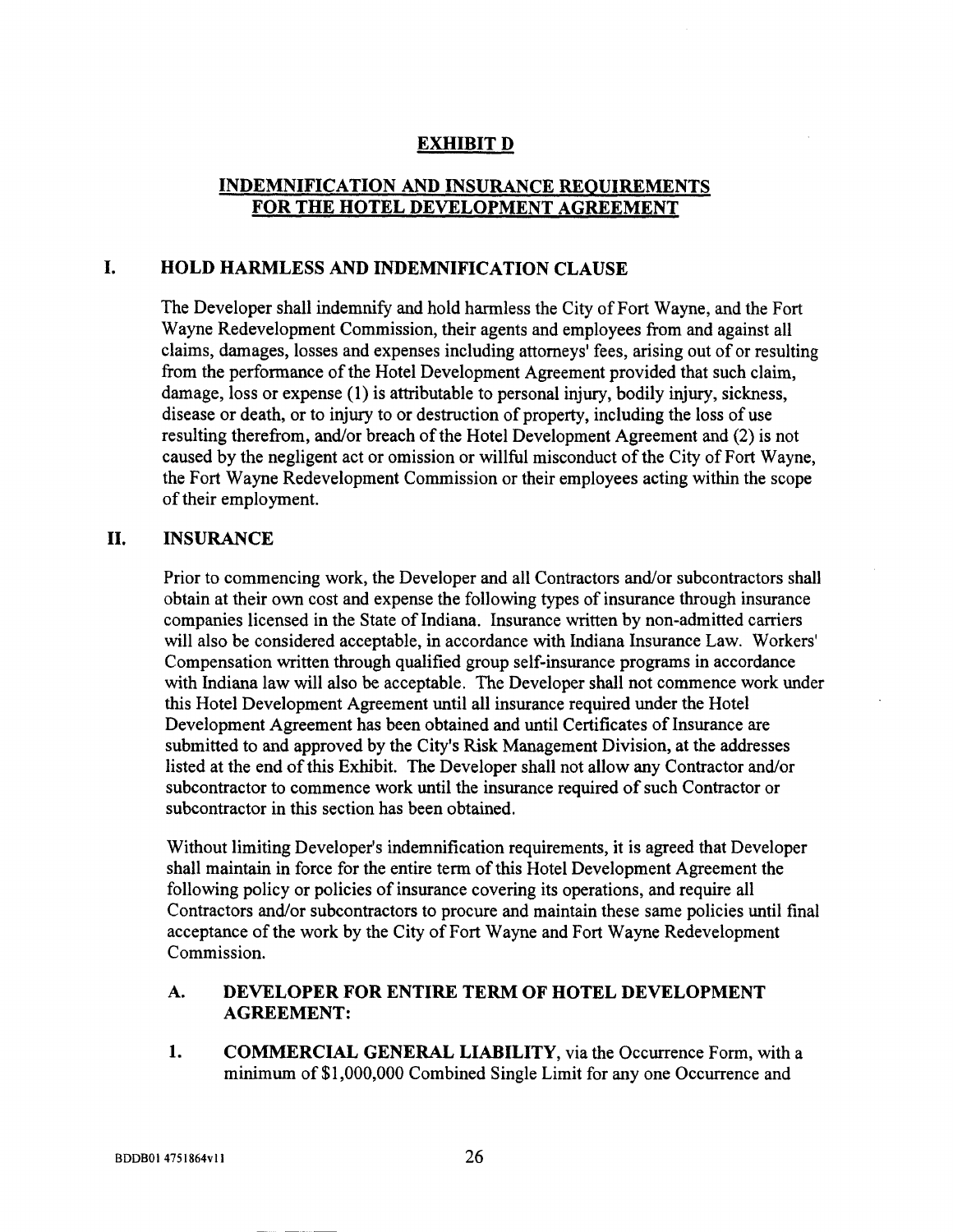**\$5,000,000 aggregate** for Bodily Injury, **Personal** Injury and Property **Damage, including:**

- **a. Premises Operations Coverage**
- **b. Products and Completed Operations**
- C. Contractual Liability and
- d. Independent Contractors Protective Liability

#### **B. CONTRACTORS AND SUBCONTRACTORS** UNTIL FINAL ACCEPTANCE **OF WORK:**

- **1. COMMERCIAL GENERAL LIABILITY** , **via the Occurrence Farm, with a minimum** of \$1,000,000 Combined Single Limit for any one Occurrence and **\$2,000,000 aggregate for Bodily Injury, Personal Injury and Property Damage, including:**
	- **a. Premises** Operations Coverage
	- b. Products and Completed Operations
	- C. Contractual Liability and
	- d. Independent Contractors Protective Liability

**NOTE**: **The following clause shall be added to the Developers**' **and all approved** Contractors and/or subcontractors' Commercial General Liability Policies:

"The City of Fort Wayne, and the Fort Wayne Redevelopment Commission are added as Additional **Insured as respects operations** of the Named **Insured performed relative to Hotel Development Agreement for the design and** construction of a 250 room hotel adjacent to the Fort Wayne-Allen County Grand Wayne Convention Center."

#### **C. DEVELOPER**, **CONTRACTORS AND SUBCONTRACTORS:**

- **1. AUTOMOBILE LIABILITY** , **insuring all Owned**, **Non-Owned and Hired** Motor Vehicles.  $$1,000,000$  is the minimum acceptable Combined Single Limit **for any one accident**. **The Limit of Liability may be subject to increase according to any applicable State or Federal Transportation Regulations.**
- **2. WORKERS**' **COMPENSATION** , **insuring the employers**' **obligations and** EMPLOYERS' LIABILITY with **a minimum acceptable limit** of \$100,000 for any **one accident.**
- **3. BUILDERS RISK INSURANCE**, The following **coverage is required for** construction of "Hotel" under the Hotel Development Agreement. The Developer **must provide evidence of "Builders Risk** " **insurance coverage prior to beginning** construction in either the form of a Certificate of Insurance or an actual policy copy. Developer shall purchase an "All Risk" (Comprehensive Form including **theft of building materials**, **flood**, **earthquake** , **and Building Ordinance coverage including loss to the undamaged portion of the building; demolition and removal**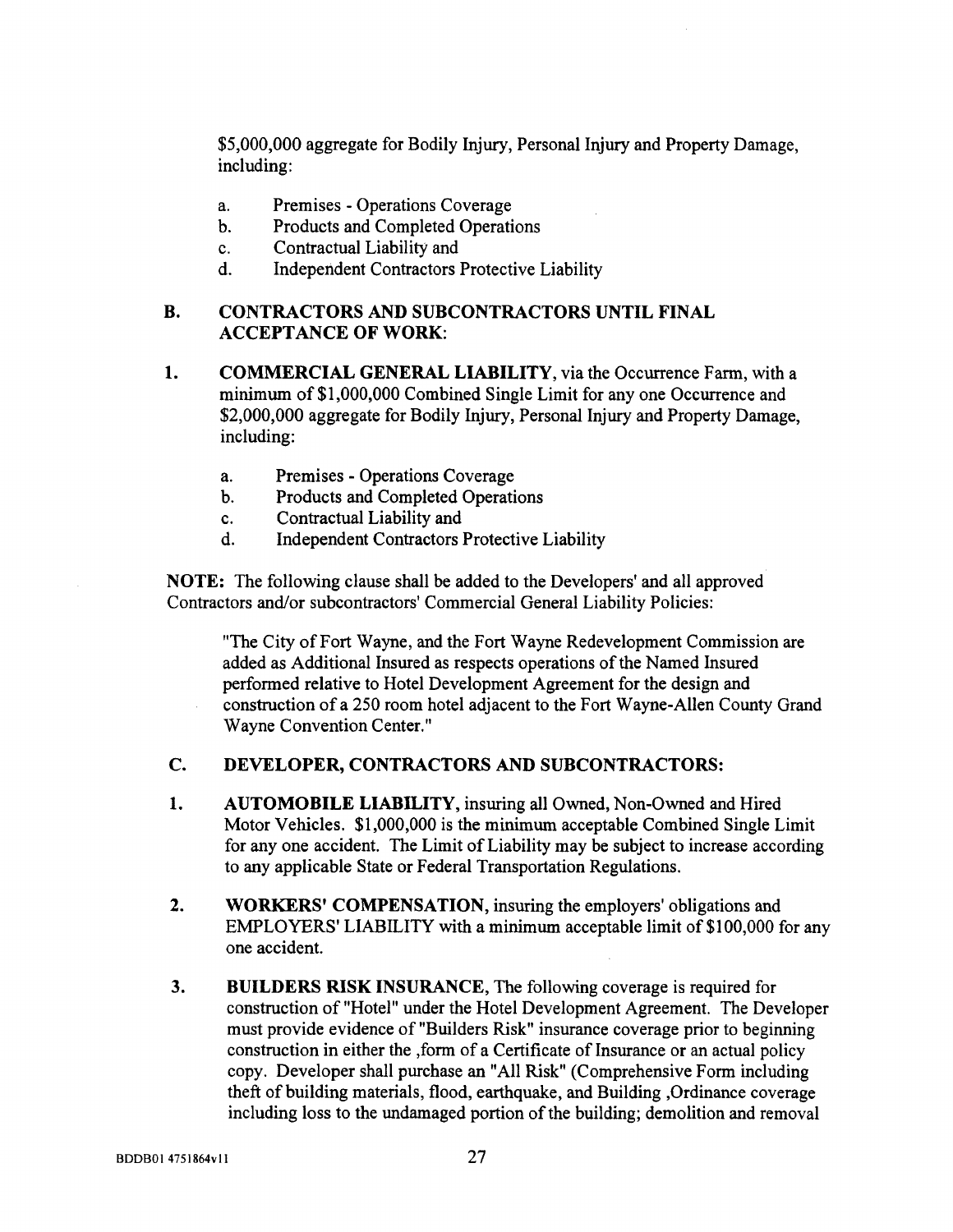costs of undamaged parts of the structure; and any increased cost of repairs or reconstruction) Builders Risk policy with Limits of Liability equaling the full estimated Replacement Cost of the building being constructed plus Replacement Cost of labor and materials. The policy shall list the City of Fort Wayne as a "Named Insured/Owner".

# 4. ARCHITECTS AND ENGINEERS PROFESSIONAL LIABILITY INSURANCE, with **a minimum** \$1,000,000 Limit of Liability per occurrence and **annual** aggregate (or project):

A Professional Architects **and Engineers** Liability policy covering the development architectural firm'**s general** practice (a Practice policy) which includes the Contractual Liability Endorsement. Developer shall maintain such coverage for at least one (1) year after substantial completion of the construction phase of the project.

NOTE: If the Developer subcontracts design work required under the Hotel Development Agreement, then Developer need not purchase this coverage, but must require the architectural firm approved to design these improvements to purchase this coverage, and Developer must obtain a Certificate of Insurance as proof of this coverage, and make it available to the City, upon request.

5. PROFESSIONAL SERVICES INSURANCE REQUIREMENT. If the Developer subcontracts portions of the work to be performed under this Hotel Development Agreement to a Contractor and/or subcontractor(s) relied upon principally because of the professional services rendered by their firm (such as, but not limited to, surveyors, civil, structural, geotechnical, or other professional engineering services), the Developer shall also require that these Contractor(s)/subcontractor(s) provide proof to the Developer, via a Certificate of Insurance, that the Contractor(s)/subcontractor(s) has purchased Professional Liability (Errors and Omissions) insurance, which includes a minimum Limit of Liability of \$1,000,000 per claim and aggregate, in addition to the other types of insurance referenced in Section II above. The professional service Contractor shall maintain such coverage for at least one year after substantial completion of the construction phase of the project. The Developer is responsible for obtaining and maintaining copies of the Certificate of Insurance until final acceptance of work by the Fort Wayne Redevelopment Commission, and for making these Certificates available to the City's Risk Management Division, upon request.

The following insurance coverages are to be procured and maintained by the Developer immediately upon substantial completion of the "hotel". These coverages must be maintained for the entire duration of the Ground Lease referred to in Section 1.04 of the Hotel Development Agreement.

1. REAL PROPERTY INSURANCE, Upon completion of the "Hotel," the Developer shall furnish the Fort Wayne Redevelopment Authority and the City's Risk Management Division (and continue to do so during the tenure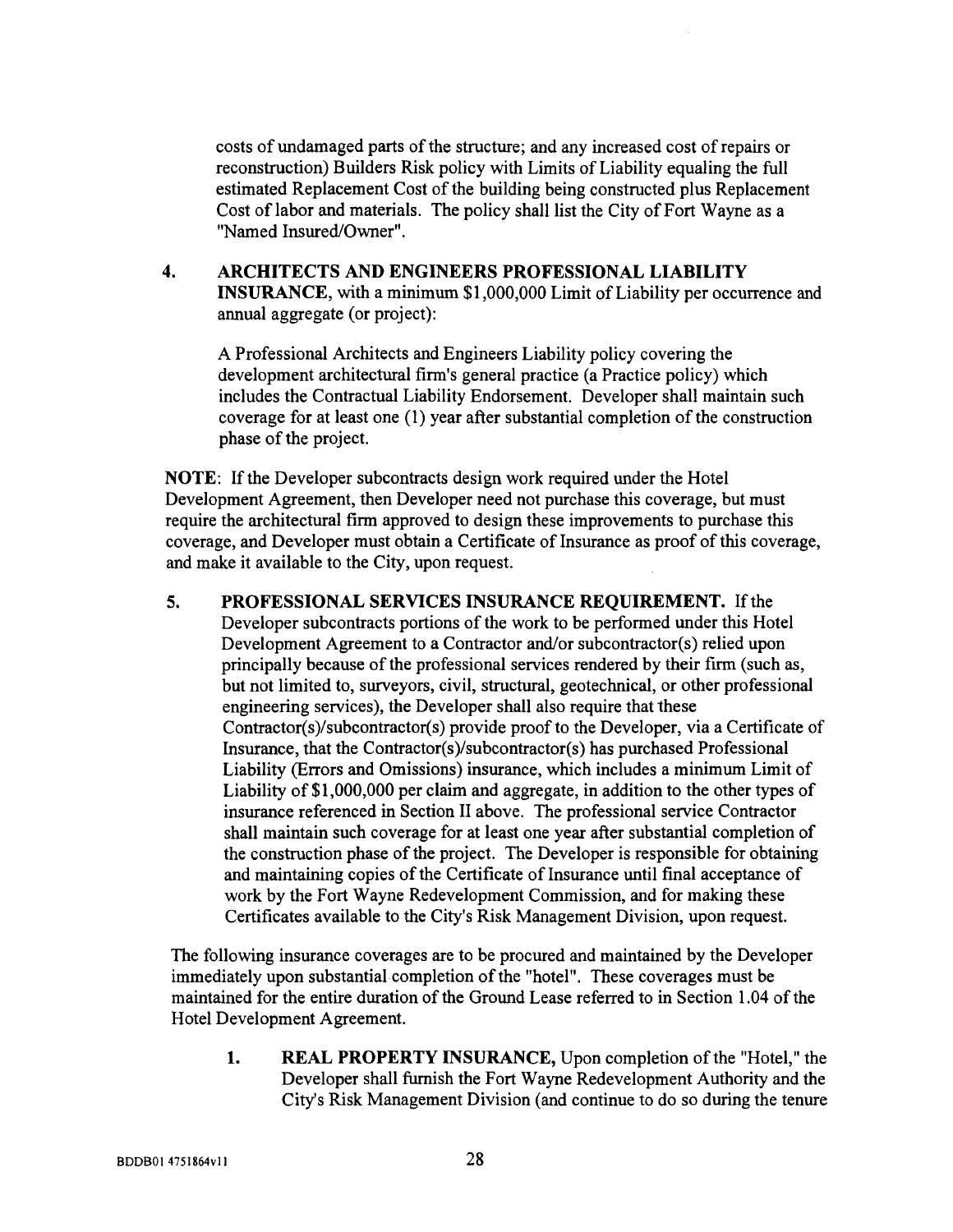of the Ground Lease) a Certificate of Insurance evidencing that Real Property Insurance is in effect, as follows:.

- a. Real Property insurance shall be written on the I.S.O. (or equivalent) Special Property Fonn with the real property limit of liability equal to full Replacement Cost of the "Hotel" including equipment and furnishings. The policy should also include the perils of Flood and Earthquake. The policy shall be endorsed to add the City of Fort Wayne as Mortgage ATIMA with respect to all real property.
- 2. BUSINESS INTERRUPTION INSURANCE, Developer shall secure Business Interruption insurance including Extra Expense coverages, in sufficient amounts to satisfy the Profit Participation agreement with the City of Fort Wayne, as described in Article VIII of the Hotel Development Agreement. This policy shall be endorsed to include the City of Fort Wayne and the Fort Wayne Redevelopment Commission as Loss Payees, if written separately from the above Real Property Insurance.
- 3. COMMERCIAL GENERAL LIABILITY INSURANCE, The Commercial General Liability insurance required of the Developer in Insurance Requirement Section II of this Exhibit, must be purchased and in force when the Developer enters into this Agreement. This insurance must be maintained for the duration of the Ground Lease. The policy shall be endorsed to add the City of Fort Wayne and the Fort Wayne Redevelopment Commission as Additional Insured as respects operations of the Named Insured performed under the Ground Lease with the City of Fort Wayne.

#### Ш. ACCEPTABILITY **OF INSURERS**

Insurance covering the Developer, Contractor and all subcontractors must be placed with Insurance Companies with an A. M. Best Rating of no less than "A+ VI," unless proper financial information relating to the Company is submitted to and approved by the City's Risk Management Division.

#### IV. MISCELLANEOUS

A. The **Developer shall procure and maintain insurance policies as described herein and for** which **the Fort** Wayne **Redevelopment Commission** the City'**s Risk Management Division shall be furnished Certificates of Insurance prior to the execution of the Hotel Development Agreement.**

B. The Certificates shall include provisions stating that the policies may not be cancelled or materially amended without the City's Risk Management Division, and the Fort Wayne Redevelopment Commission having been provided at least (30) thirty days written notice. The Certificates shall identify the Hotel Development Agreement to which they apply and shall include the name and address of the person executing the Certificate of Insurance as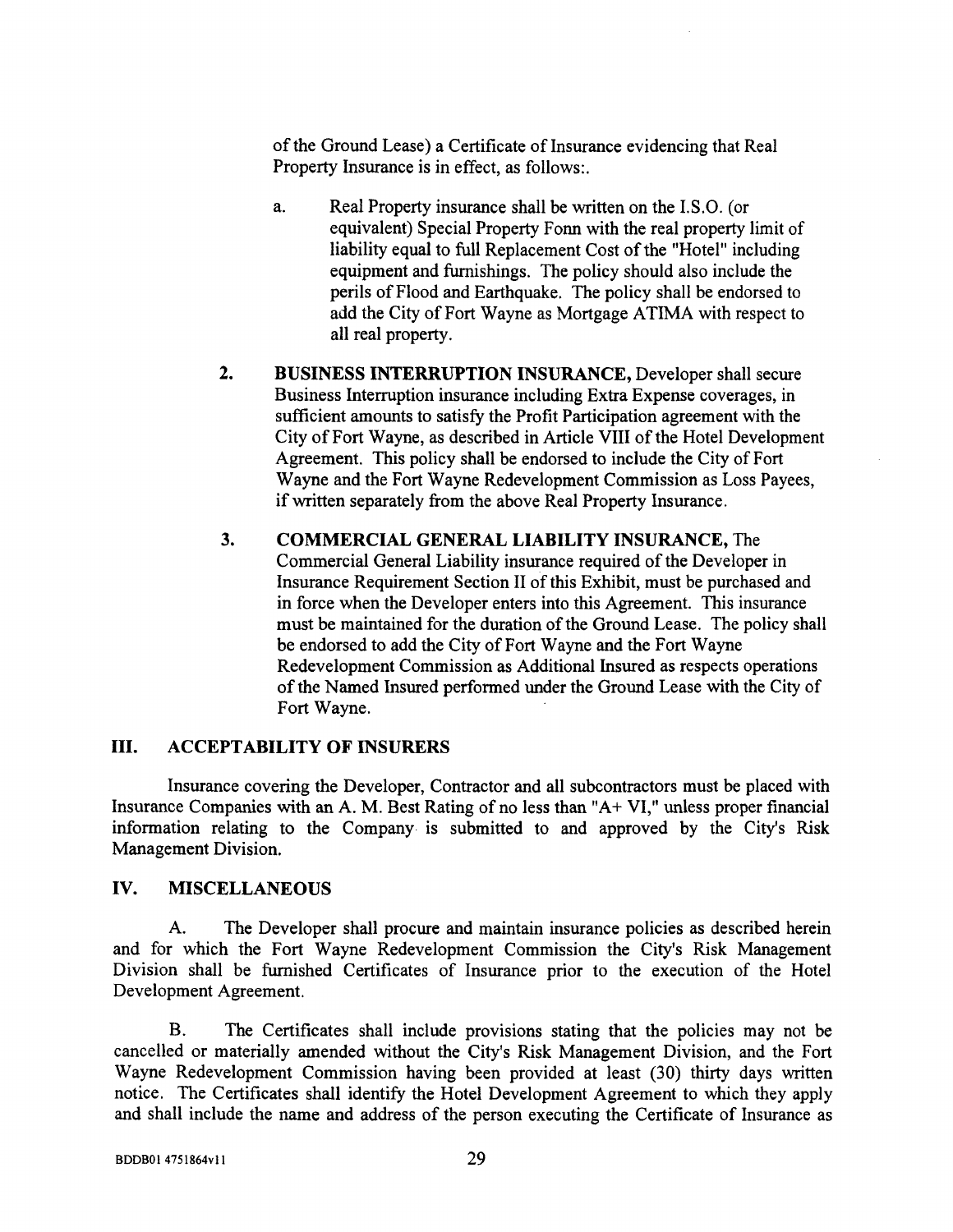well as the person's signature. If policies expire before the completion of the Hotel Development Agreement, renewal Certificates of Insurance shall be furnished to both the City's Risk Management Division before the expiration date of such policies.

C. At the time the Developer **signs** the Development. Agreement Certificates of **Insurance** required of the Developer shall be furnished to:



D. Approval of the insurance by the City shall not in any way relieve or decrease the liability of the Developer hereunder. It is expressly understood that the City or the Fort Wayne Redevelopment Commission does not in any way represent that the specified Limits of Liability or coverage or policy forms are sufficient or adequate to protect the interest or liabilities of the Developer.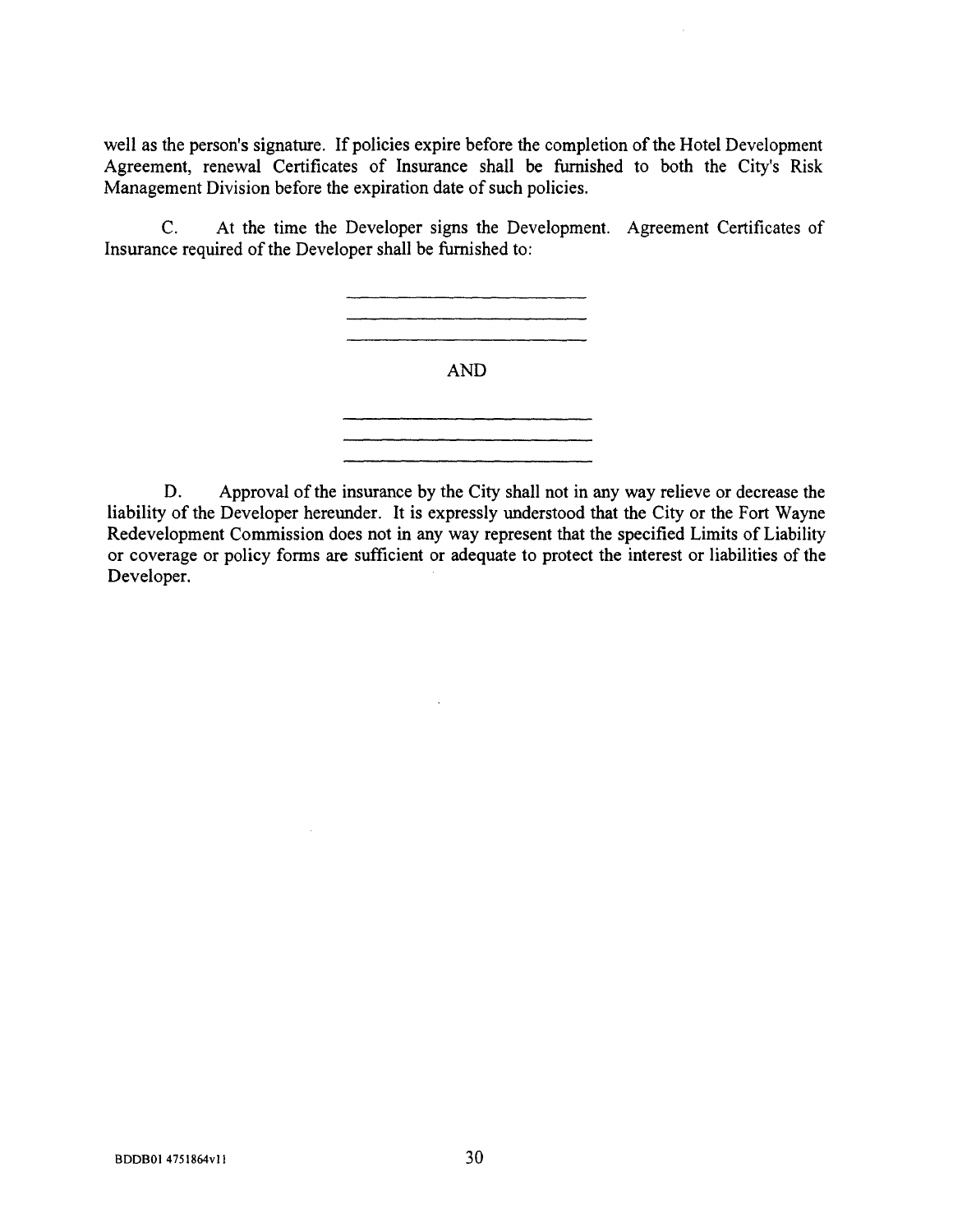# EXHIBIT E

 $\bar{\beta}$ 

# **Expansion Parcel**

The expansion site shall be a parcel measuring approximately 170 feet by 75 feet and bounded by Jefferson Boulevard on the north, Webster Street on the west and the Hotel Site on the east, as outlined on the Site Concept attached as Exhibit F.

 $\bar{\lambda}$ 

 $\bar{z}$ 

 $\bar{\beta}$ 

 $\mathcal{L}$